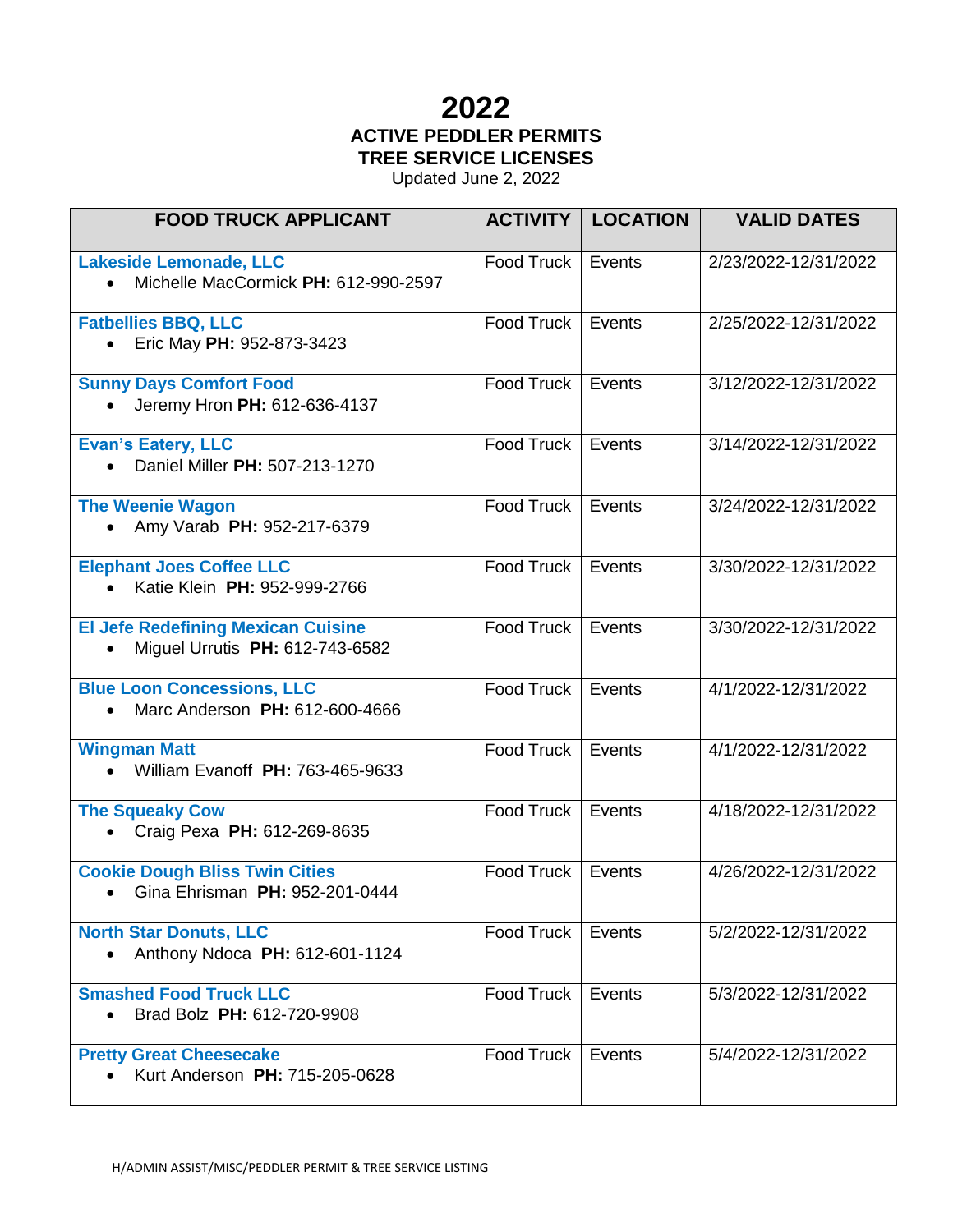| <b>FOOD TRUCK APPLICANT</b>                                           |                   | <b>ACTIVITY   LOCATION</b> | <b>VALID DATES</b>   |
|-----------------------------------------------------------------------|-------------------|----------------------------|----------------------|
| <b>Philicious Philly's</b><br>• Salma Habib PH: 612-532-6220          | Food Truck        | Events                     | 5/12/2022-12/31/2022 |
| <b>Pharaoh's Gyros</b><br>Thabt Mohamed PH: 612-558-4255<br>$\bullet$ | Food Truck        | Events                     | 5/12/2022-12/31/2022 |
| <b>Pizzeria 201</b><br>Troy Domine PH: 507-364-5000<br>$\bullet$      | <b>Food Truck</b> | Events                     | 6/1/2022-12/31/2022  |

\*\*The City of Belle Plaine requires all solicitors/peddlers to obtain a city issued license before selling in the community. Solicitors/Peddlers are required to carry their city issued badge, worn clearly on their body visible to our residents when soliciting. **This license does not imply endorsement or approval by the City of Belle Plaine for the goods and/or services the solicitors represent.** Hours of operation for door-to-door soliciting/peddlers is 9:00 AM – 7:00 PM.

| SOLICITOR APPLICANT                                                    | <b>ACTIVITY</b> | <b>LOCATION</b> | <b>VALID DATES</b>   |
|------------------------------------------------------------------------|-----------------|-----------------|----------------------|
| Everlight Solar #3 Lic #20188<br>• Kevin Groenjes                      | Solicitor       | Door-to-door    | 3/16/2022-12/31/2022 |
| Everlight Solar #4 Lic #20189<br><b>Nathaniel Emerson</b><br>$\bullet$ | Solicitor       | Door-to-door    | 3/16/2022-12/31/2022 |
| Everlight Solar #5 Lic #20190<br>Nicholas Garcia<br>$\bullet$          | Solicitor       | Door-to-door    | 3/16/2022-12/31/2022 |
| Everlight Solar #6 Lic #20191<br><b>Tanner Knight</b><br>$\bullet$     | Solicitor       | Door-to-door    | 3/16/2022-12/31/2022 |
| Everlight Solar #1 Lic #20186<br>Hayden Lacy                           | Solicitor       | Door-to-door    | 3/29/2022-12/31/2022 |
| Everlight Solar #2 Lic #20187<br>Jacob Baker<br>$\bullet$              | Solicitor       | Door-to-door    | 3/29/2022-12/31/2022 |